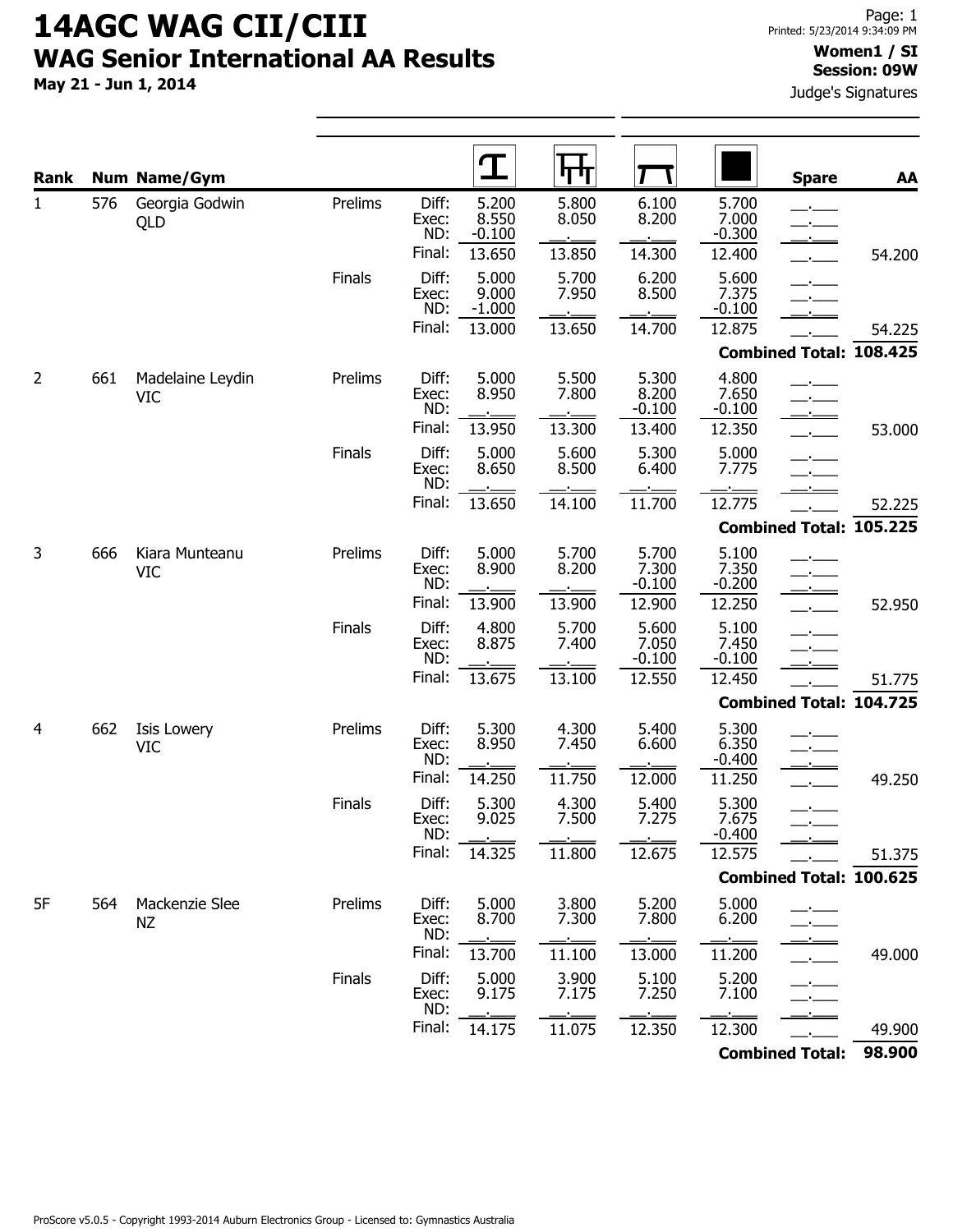| Rank |     | <b>Num Name/Gym</b>             |         |                       |                | ТΤ             |                            |                            | <b>Spare</b>                   | AA     |
|------|-----|---------------------------------|---------|-----------------------|----------------|----------------|----------------------------|----------------------------|--------------------------------|--------|
| 5F   | 563 | Brittany Robertson<br><b>NZ</b> | Prelims | Diff:<br>Exec:<br>ND: | 5.000<br>8.700 | 4.300<br>6.650 | 4.800<br>7.600             | 4.500<br>7.450<br>$-0.100$ | $\mathbf{r}$<br>$\mathbf{r}$   |        |
|      |     |                                 |         | Final:                | 13.700         | 10.950         | 12.400                     | 11.850                     | $\mathbf{r}$                   | 48.900 |
|      |     |                                 | Finals  | Diff:<br>Exec:<br>ND: | 5.000<br>8.550 | 4.400<br>7.450 | 5.000<br>7.125             | 5.100<br>7.250             | $ -$                           |        |
|      |     |                                 |         | Final:                | 13.550         | 11.850         | 12.125                     | 12.350                     |                                | 49.875 |
|      |     |                                 |         |                       |                |                |                            |                            | <b>Combined Total:</b>         | 98.775 |
| 5    | 526 | Emma Jane Nedov<br><b>NSW</b>   | Prelims | Diff:<br>Exec:<br>ND: | 5.000<br>8.850 | 4.300<br>6.200 | 5.600<br>5.700<br>$-0.100$ | 5.000<br>5.750<br>$-0.700$ | $\overline{\phantom{a}}$<br>كك |        |
|      |     |                                 |         | Final:                | 13.850         | 10.500         | 11.200                     | 10.050                     | $\overline{\phantom{a}}$       | 45.600 |
|      |     |                                 | Finals  | Diff:<br>Exec:<br>ND: | 5.000<br>8.775 | 4.300<br>7.175 | 6.000<br>8.675             | 5.000<br>7.375<br>$-0.400$ | $\mathcal{L}$                  |        |
|      |     |                                 |         | Final:                | 13.775         | 11.475         | 14.675                     | 11.975                     |                                | 51.900 |
|      |     |                                 |         |                       |                |                |                            |                            | <b>Combined Total:</b>         | 97.500 |
| 6F   | 566 | Anna Tempero<br>ΝZ              | Prelims | Diff:<br>Exec:<br>ND: | 4.600<br>8.950 | 3.100<br>7.850 | 5.200<br>5.600             | 4.600<br>5.750             | $\mathbf{r}$                   |        |
|      |     |                                 |         | Final:                | 13.550         | 10.950         | 10.800                     | 10.350                     | $\mathbf{L}$                   | 45.650 |
|      |     |                                 | Finals  | Diff:<br>Exec:<br>ND: | 4.600<br>8.800 | 3.200<br>8.000 | 5.200<br>7.950             | 4.900<br>7.025<br>$-0.100$ | سيستعدد والمستحد               |        |
|      |     |                                 |         | Final:                | 13.400         | 11.200         | 13.150                     | 11.825                     |                                | 49.575 |
|      |     |                                 |         |                       |                |                |                            |                            | <b>Combined Total:</b>         | 95.225 |
| 6F   | 560 | Samara Maxwell<br><b>NZ</b>     | Prelims | Diff:<br>Exec:<br>ND: | 5.000<br>8.700 | 2.600<br>7.500 | 4.200<br>5.650             | 5.200<br>6.100             | $ -$                           |        |
|      |     |                                 |         | Final:                | 13.700         | 10.100         | 9.850                      | 11.300                     | $\mathbf{L}$                   | 44.950 |
|      |     |                                 | Finals  | Diff:<br>Exec:<br>ND: | 5.000<br>8.150 | 2.700<br>8.075 | 4.900<br>6.600             | 5.200<br>6.450<br>$-0.100$ | للمستخلص<br>المستعاد والمستوات |        |
|      |     |                                 |         | Final:                | 13.150         | 10.775         | 11.500                     | 11.550                     |                                | 46.975 |
|      |     |                                 |         |                       |                |                |                            |                            | <b>Combined Total:</b>         | 91.925 |
| 6F   | 559 | Hanna Malloch<br>ΝZ             | Prelims | Diff:<br>Exec:<br>ND: | 4.000<br>8.500 | 2.600<br>7.700 | 4.300<br>7.550<br>$-0.100$ | 5.000<br>4.900<br>$-0.300$ |                                |        |
|      |     |                                 |         | Final:                | 12.500         | 10.300         | 11.750                     | 9.600                      |                                | 44.150 |
|      |     |                                 | Finals  | Diff:<br>Exec:<br>ND: | 4.400<br>8.750 | 2.700<br>8.425 | 4.300<br>7.025<br>$-0.100$ | 4.700<br>6.775<br>$-0.600$ |                                |        |
|      |     |                                 |         | Final:                | 13.150         | 11.125         | 11.225                     | 10.875                     |                                | 46.375 |
|      |     |                                 |         |                       |                |                |                            |                            | <b>Combined Total:</b>         | 90.525 |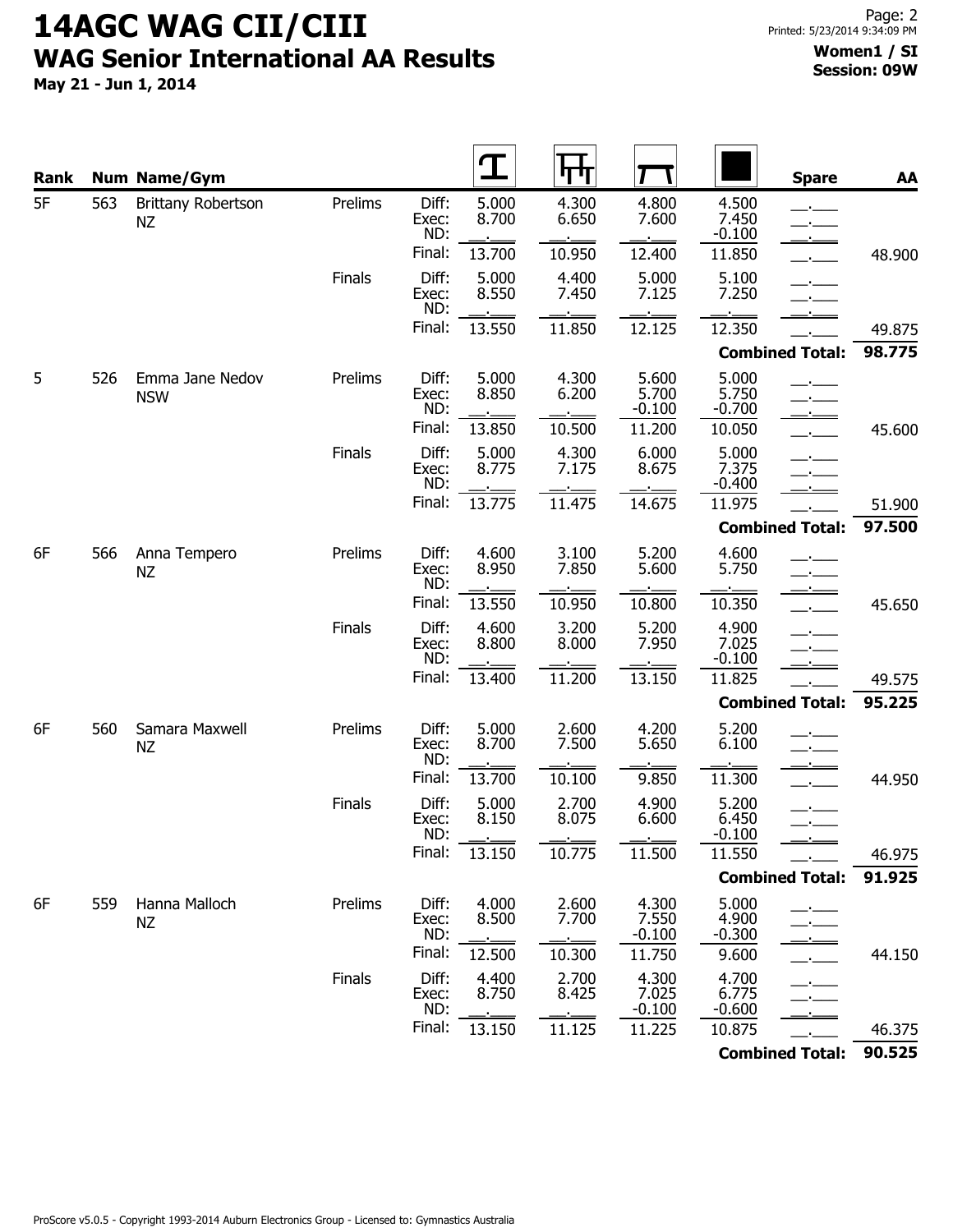| Rank |     | <b>Num Name/Gym</b>             |         |                       |                            | ना प           |                            |                            | <b>Spare</b>                                  | AA     |
|------|-----|---------------------------------|---------|-----------------------|----------------------------|----------------|----------------------------|----------------------------|-----------------------------------------------|--------|
| 6    | 705 | Lauren Mitchell<br><b>WA</b>    | Prelims | Diff:<br>Exec:<br>ND: | 4.400<br>8.900             |                | 6.500<br>8.400             | 6.100<br>8.150             | سيست است<br>$-1$                              |        |
|      |     |                                 |         | Final:                | 13.300                     |                | 14.900                     | 14.250                     | $\overline{a}$                                | 42.450 |
|      |     |                                 | Finals  | Diff:<br>Exec:<br>ND: | 4.400<br>9.400             |                | 6.600<br>8.900             | 6.000<br>8.100<br>$-0.200$ | <u>in the common</u><br>$ -$<br>سيست والمنافذ |        |
|      |     |                                 |         | Final:                | 13.800                     |                | 15.500                     | 13.900                     |                                               | 43.200 |
|      |     |                                 |         |                       |                            |                |                            |                            | <b>Combined Total:</b>                        | 85.650 |
| 7    | 706 | Olivia Vivian<br><b>WA</b>      | Prelims | Diff:<br>Exec:<br>ND: |                            | 5.600<br>8.750 | 5.700<br>7.250             | 5.200<br>7.000             | سنست فلننبأ<br>$ -$                           |        |
|      |     |                                 |         | Final:                |                            | 14.350         | 12.950                     | 12.200                     | $\overline{\phantom{a}}$                      | 39.500 |
|      |     |                                 | Finals  | Diff:<br>Exec:<br>ND: |                            | 5.600<br>9.050 | 5.300<br>7.425             | 5.200<br>7.650<br>$-0.300$ | $ -$<br>$\overline{\phantom{a}}$              |        |
|      |     |                                 |         | Final:                |                            | 14.650         | 12.725                     | 12.550                     |                                               | 39.925 |
|      |     |                                 |         |                       |                            |                |                            |                            | <b>Combined Total:</b>                        | 79.425 |
| 8F   | 565 | Charlotte Sullivan<br><b>NZ</b> | Prelims | Diff:<br>Exec:<br>ND: | 4.700<br>9.100             | 4.700<br>7.600 | 5.300<br>7.250             | 5.300<br>7.000             | $ -$                                          |        |
|      |     |                                 |         | Final:                | 13.800                     | 12.300         | 12.550                     | 12.300                     |                                               | 50.950 |
|      |     |                                 | Finals  | Diff:<br>Exec:<br>ND: |                            | 4.700<br>6.525 | 5.600<br>8.200             | المستنبط                   |                                               |        |
|      |     |                                 |         | Final:                |                            | 11.225         | 13.800                     |                            |                                               | 25.025 |
|      |     |                                 |         |                       |                            |                |                            |                            | <b>Combined Total:</b>                        | 75.975 |
| 8F   | 561 | Courtney Mcgregor<br><b>NZ</b>  | Prelims | Diff:<br>Exec:<br>ND: | 5.000<br>8.800             | 4.800<br>6.850 | 5.500<br>7.550<br>$-0.100$ | 5.000<br>7.100             | $\mathbf{L}$                                  |        |
|      |     |                                 |         | Final:                | 13.800                     | 11.650         | 12.950                     | 12.100                     |                                               | 50.500 |
|      |     |                                 | Finals  | Diff:<br>Exec:<br>ND: |                            | 4.900<br>7.250 | 5.600<br>7.025             | $\overline{a}$             | $ -$                                          |        |
|      |     |                                 |         | Final:                |                            | 12.150         | 12.625                     |                            |                                               | 24.775 |
|      |     |                                 |         |                       |                            |                |                            |                            | <b>Combined Total:</b>                        | 75.275 |
| 8    | 660 | Grace Flood<br>VIC              | Prelims | Diff:<br>Exec:<br>ND: | 5.000<br>8.450<br>$-0.100$ |                | 4.600<br>6.300             | 5.100<br>7.050             |                                               |        |
|      |     |                                 |         | Final:                | 13.350                     |                | 10.900                     | 12.150                     |                                               | 36.400 |
|      |     |                                 | Finals  | Diff:<br>Exec:<br>ND: | 5.000<br>8.625<br>$-0.100$ |                | 4.600<br>7.625             | 5.100<br>6.650             |                                               |        |
|      |     |                                 |         | Final:                | 13.525                     |                | 12.225                     | 11.750                     |                                               | 37.500 |
|      |     |                                 |         |                       |                            |                |                            |                            | <b>Combined Total:</b>                        | 73.900 |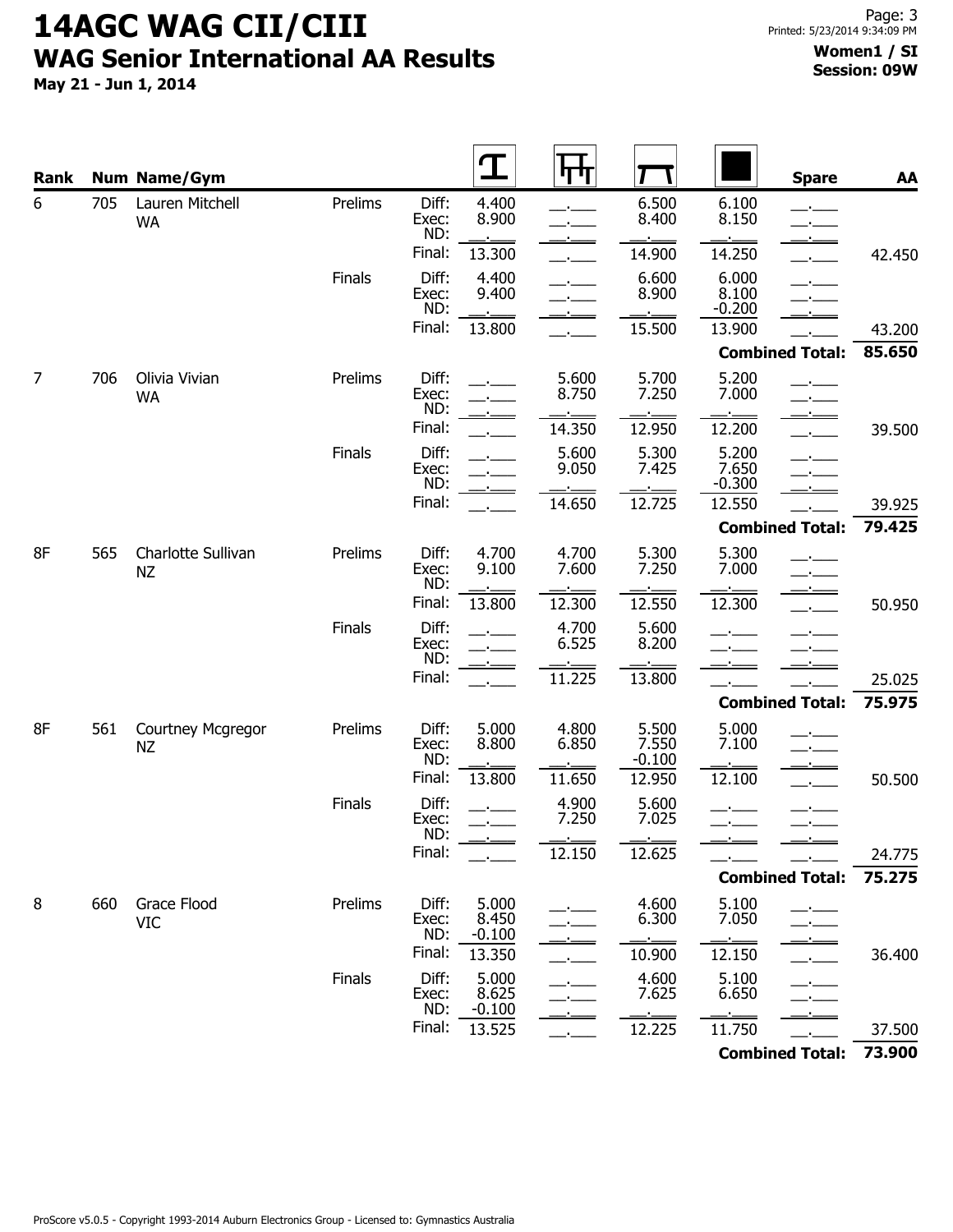| Rank |     | <b>Num Name/Gym</b>              |         |                       | T              | पण             |                            |                            | <b>Spare</b>                         | AA     |
|------|-----|----------------------------------|---------|-----------------------|----------------|----------------|----------------------------|----------------------------|--------------------------------------|--------|
| 9    | 658 | Georgia-Rose Brown<br><b>VIC</b> | Prelims | Diff:<br>Exec:<br>ND: | 5.000<br>9.500 | 5.700<br>8.450 | 5.400<br>8.250             | 5.600<br>7.750<br>$-0.100$ | $-$                                  |        |
|      |     |                                  |         | Final:                | 14.500         | 14.150         | 13.650                     | 13.250                     |                                      | 55.550 |
|      |     |                                  | Finals  | Diff:<br>Exec:<br>ND: |                |                | 5.200<br>8.475             |                            |                                      |        |
|      |     |                                  |         | Final:                |                |                | 13.675                     |                            |                                      | 13.675 |
|      |     |                                  |         |                       |                |                |                            |                            | <b>Combined Total:</b>               | 69.225 |
| 10   | 664 | Larrissa Miller<br><b>VIC</b>    | Prelims | Diff:<br>Exec:<br>ND: |                | 6.100<br>9.000 |                            | 5.700<br>7.800             |                                      |        |
|      |     |                                  |         | Final:                |                | 15.100         |                            | 13.500                     | $\overline{\phantom{a}}$             | 28.600 |
|      |     |                                  | Finals  | Diff:<br>Exec:<br>ND: |                | 6.100<br>9.375 |                            | 5.800<br>7.325             |                                      |        |
|      |     |                                  |         | Final:                |                | 15.475         |                            | ٥.<br>13.125               |                                      | 28.600 |
|      |     |                                  |         |                       |                |                |                            |                            | <b>Combined Total:</b>               | 57.200 |
| 11   | 665 | Mary-Anne Monckton<br><b>VIC</b> | Prelims | Diff:<br>Exec:<br>ND: | 5.000<br>8.800 |                | 5.800<br>8.850             |                            |                                      |        |
|      |     |                                  |         | Final:                | 13.800         |                | 14.650                     |                            |                                      | 28.450 |
|      |     |                                  | Finals  | Diff:<br>Exec:<br>ND: | 5.000<br>8.900 |                | 6.000<br>8.275<br>$\sim$   |                            |                                      |        |
|      |     |                                  |         | Final:                | 13.900         |                | 14.275                     |                            |                                      | 28.175 |
|      |     |                                  |         |                       |                |                |                            |                            | <b>Combined Total:</b>               | 56.625 |
| 12   | 659 | Alexandra Eade<br><b>VIC</b>     | Prelims | Diff:<br>Exec:<br>ND: | 5.000<br>9.100 |                | 5.600<br>7.050<br>$-0.100$ | 5.400<br>5.750             | $ -$                                 |        |
|      |     |                                  |         | Final:                | 14.100         |                | 12.550                     | 11.150                     |                                      | 37.800 |
|      |     |                                  | Finals  | Diff:<br>Exec:<br>ND: |                | $\rightarrow$  | 5.700<br>8.050             | 1.600<br>8.675<br>$-6.000$ | سيست مست<br>$\overline{\phantom{a}}$ |        |
|      |     |                                  |         | Final:                |                |                | 13.750                     | 4.275                      |                                      | 18.025 |
|      |     |                                  |         |                       |                |                |                            |                            | <b>Combined Total:</b>               | 55.825 |
| 13   | 528 | Desnee Richter<br><b>NSW</b>     | Prelims | Diff:<br>Exec:<br>ND: |                | 3.700<br>7.150 |                            | 4.400<br>6.600<br>$-0.300$ |                                      |        |
|      |     |                                  |         | Final:                |                | 10.850         |                            | 10.700                     |                                      | 21.550 |
|      |     |                                  | Finals  | Diff:<br>Exec:<br>ND: |                | 3.900<br>7.450 |                            | 4.400<br>7.250             |                                      |        |
|      |     |                                  |         | Final:                |                | 11.350         |                            | 11.650                     |                                      | 23.000 |
|      |     |                                  |         |                       |                |                |                            |                            | <b>Combined Total:</b>               | 44.550 |